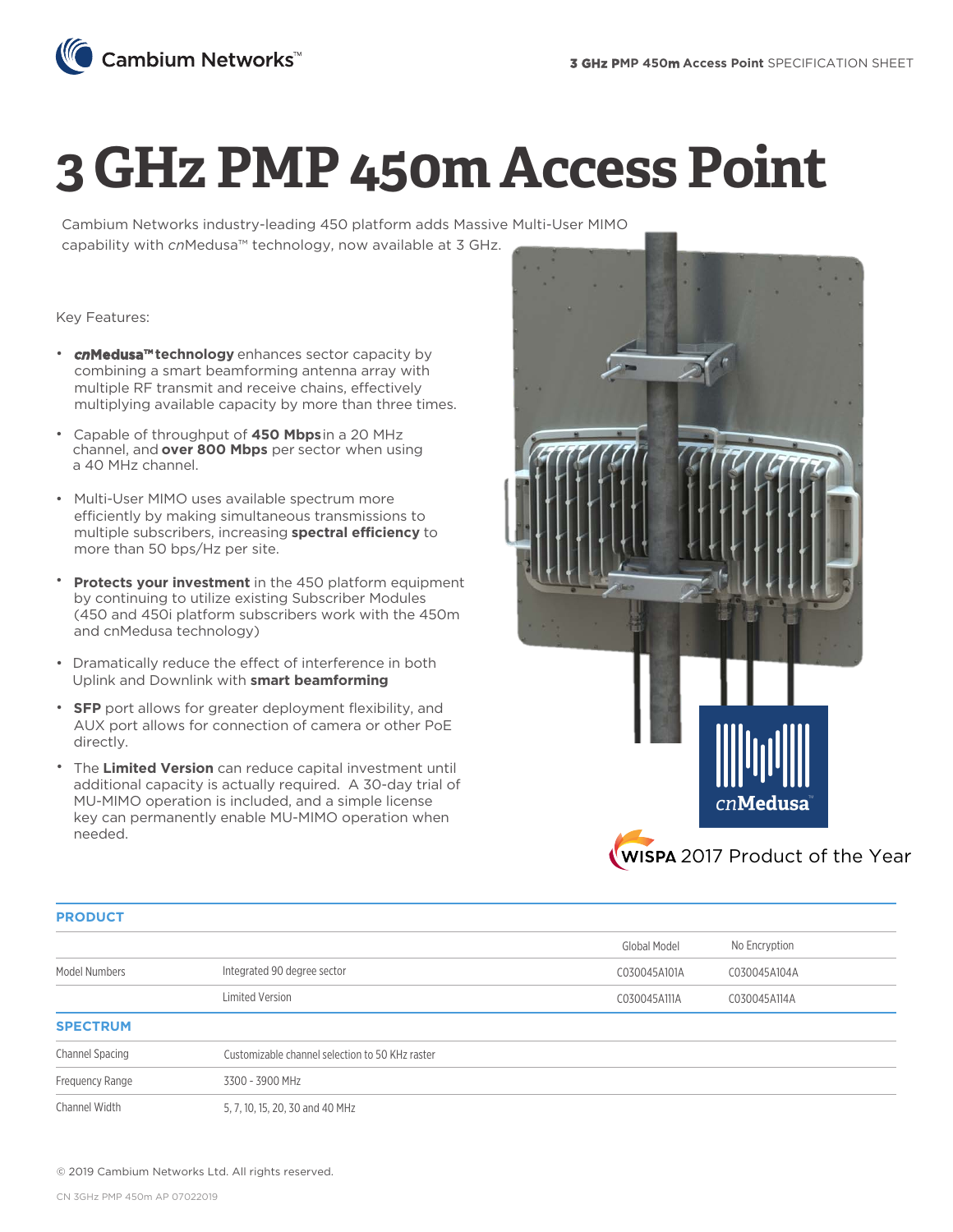# **Specifications**

| <b>INTERFACE</b>                 |                                                                                                    |                                                                                               |                                                                                                                                                                                                                          |  |
|----------------------------------|----------------------------------------------------------------------------------------------------|-----------------------------------------------------------------------------------------------|--------------------------------------------------------------------------------------------------------------------------------------------------------------------------------------------------------------------------|--|
| MAC (Media Access Control) Layer | Cambium Networks proprietary                                                                       |                                                                                               |                                                                                                                                                                                                                          |  |
| Physical Layer                   | 8x8 Multi-User MIMO OFDM                                                                           |                                                                                               |                                                                                                                                                                                                                          |  |
| Ethernet Interface               | 100/1000BaseT, full duplex, rate auto negotiated (802.3 compliant), SFP support for 1 Gbps optical |                                                                                               |                                                                                                                                                                                                                          |  |
| Protocols Used                   | IPv4, IPv6, UDP, TCP/IP, ICMP, Telnet, SNMP, HTTP, FTP                                             |                                                                                               |                                                                                                                                                                                                                          |  |
| Network Management               |                                                                                                    | IPv4/IPv6 (dual stack), HTTP, HTTPS, Telnet, FTP, SNMPv2c and v3, Cambium Networks cnMaestro™ |                                                                                                                                                                                                                          |  |
| MTU                              | 1700 bytes                                                                                         |                                                                                               |                                                                                                                                                                                                                          |  |
| <b>VLAN</b>                      |                                                                                                    | 802.1ad (DVLAN Q-inQ), 802.1Q with 802.1p priority, dynamic port VID                          |                                                                                                                                                                                                                          |  |
| <b>PERFORMANCE</b>               |                                                                                                    |                                                                                               |                                                                                                                                                                                                                          |  |
| Subscriber Per Sector            | Up to 238                                                                                          |                                                                                               |                                                                                                                                                                                                                          |  |
| ARQ                              | Yes                                                                                                |                                                                                               |                                                                                                                                                                                                                          |  |
| Modulation Levels (Adaptive)     | <b>MCS</b>                                                                                         |                                                                                               | Signal to Noise Required (SNR, in dB)                                                                                                                                                                                    |  |
| 2X                               | QPSK                                                                                               |                                                                                               | 10                                                                                                                                                                                                                       |  |
| 4X                               | 16QAM                                                                                              |                                                                                               | 17                                                                                                                                                                                                                       |  |
| 6X                               | 64QAM                                                                                              |                                                                                               | 24                                                                                                                                                                                                                       |  |
| 8X                               | 256QAM                                                                                             |                                                                                               | 32                                                                                                                                                                                                                       |  |
| Maximum Deployment Range         | Up to 40 miles (64 km)                                                                             |                                                                                               |                                                                                                                                                                                                                          |  |
| Latency                          | 10 ms, typical                                                                                     |                                                                                               |                                                                                                                                                                                                                          |  |
| <b>GPS Synchronization</b>       |                                                                                                    | Yes, via Autosync (UGPS, CMM5 (GPS only, no power))                                           |                                                                                                                                                                                                                          |  |
| Quality of Service               | Diffserv QoS                                                                                       |                                                                                               |                                                                                                                                                                                                                          |  |
| <b>LINK BUDGET</b>               |                                                                                                    |                                                                                               |                                                                                                                                                                                                                          |  |
| Antenna Beam Width (Azimuth)     |                                                                                                    | 90° integrated sector (3dB rolloff), 120° (6dB rolloff), (dual slant polarity, ±45°)          |                                                                                                                                                                                                                          |  |
| Antenna Beam Width (Elevation)   | 2° Electrical Downtilt, 8° Elevation Beamwidth and Null Fill down to -30°                          |                                                                                               |                                                                                                                                                                                                                          |  |
| Maximum EIRP                     |                                                                                                    |                                                                                               | +52 dBm (or up to maximum allowed by regulation) (achieved by combining 16 dBi Antenna Gain and +36 dBm Max Tx Power)                                                                                                    |  |
| <b>PHYSICAL</b>                  |                                                                                                    |                                                                                               |                                                                                                                                                                                                                          |  |
| Antenna Connection               | <b>Integrated Sector Array</b>                                                                     |                                                                                               |                                                                                                                                                                                                                          |  |
| Surge Resilience with LPU        | MAIN and AUX ports:<br>DC IN port:                                                                 |                                                                                               | EN61000-4-5: 10/700us, 4 kV voltage waveform : Recommended external surge suppressor: Model # C000065L007B<br>EN61000-4-5: 10/700us, 4 kV voltage waveform : Recommended external surge suppressor: Model # C000000L114A |  |
| Mean Time Between Failure        | > 40 Years                                                                                         |                                                                                               |                                                                                                                                                                                                                          |  |
| Environmental                    | IP67, IP66                                                                                         |                                                                                               |                                                                                                                                                                                                                          |  |
| Temperature / Humidity           |                                                                                                    | -40°C to +60°C (-40°F to +140°F) / 100% condensing                                            |                                                                                                                                                                                                                          |  |
| Weight                           | Without Mounting Brackets: 20.4 kg (45 lbs)                                                        |                                                                                               | With Mounting Brackets: 22.6 kg (49.8 lbs)                                                                                                                                                                               |  |
| Wind Survival                    | 124 mph / 200 kph                                                                                  |                                                                                               |                                                                                                                                                                                                                          |  |
| Wind Loading - Front Facing      | @ 90 mph / 144 kph                                                                                 | 613N                                                                                          |                                                                                                                                                                                                                          |  |
|                                  | @ 110 mph / 177 kph                                                                                | 927 N                                                                                         |                                                                                                                                                                                                                          |  |
|                                  | @ 124 mph / 200 kph                                                                                | 1183 N                                                                                        |                                                                                                                                                                                                                          |  |
| Dimensions (HxWxD)               | 69 x 61 x 17.5 cm (27.2" x 24" x 7")                                                               |                                                                                               |                                                                                                                                                                                                                          |  |
| Power Consumption                | 140 W typical, 150 W peak (up to 180 W max with AUX port PoE enabled)                              |                                                                                               |                                                                                                                                                                                                                          |  |
| Recommended Power Supply         | C000000L054B - 54VDC, 240W                                                                         |                                                                                               |                                                                                                                                                                                                                          |  |
| Input Voltage                    | 40 - 60 V DC                                                                                       |                                                                                               |                                                                                                                                                                                                                          |  |
| Mounting                         |                                                                                                    | Pole mount with included brackets (1.25" to 4" pole diameter)                                 |                                                                                                                                                                                                                          |  |